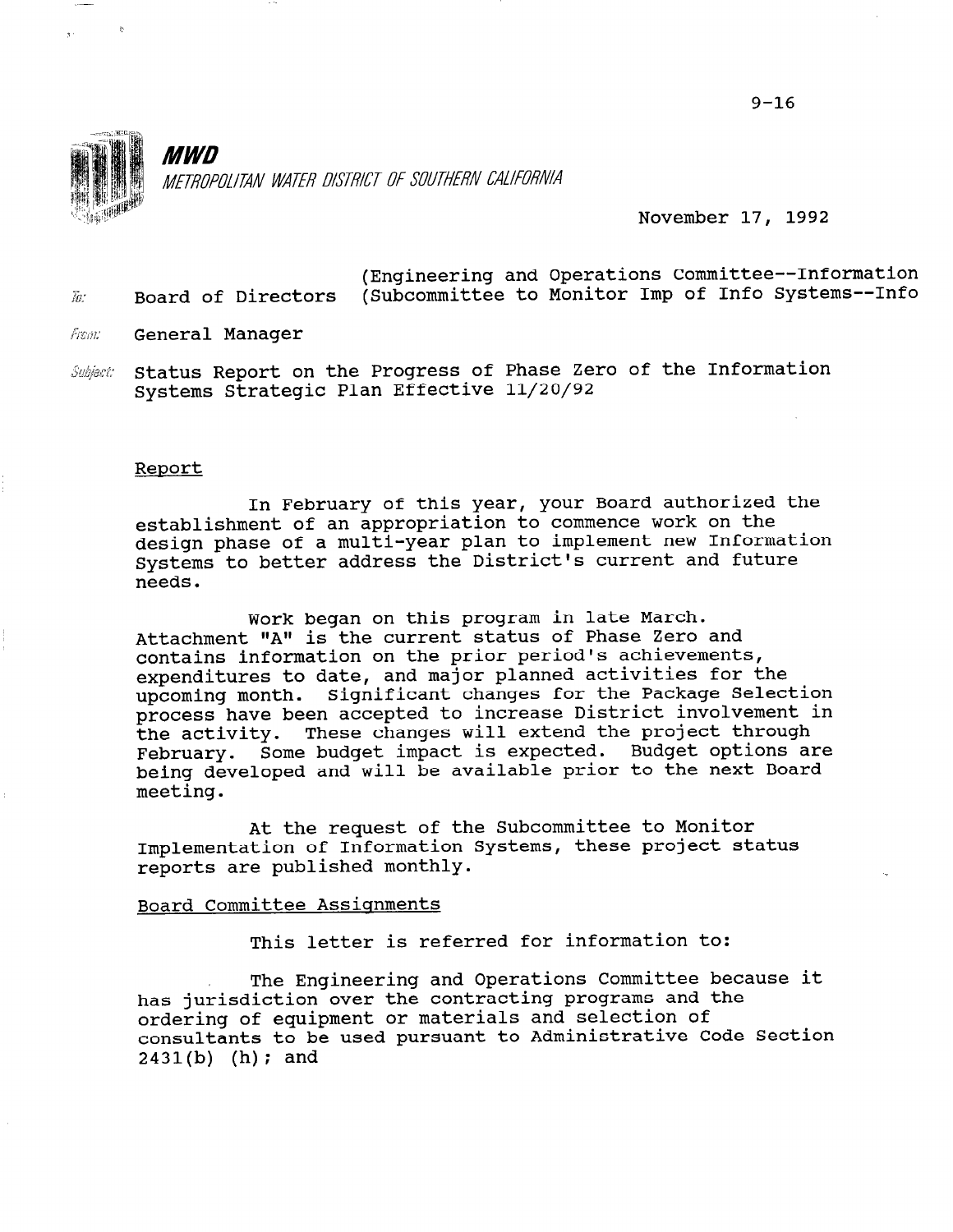Board of Directors -2- November 17, 1992

 $\eta_{\rm{max}}=0.5$ 

The Subcommittee to Monitor Implementation of Information Systems because it has an oversight responsib for information systems projects on behalf of the Engineer: and Operations Committee.

Recommendation

For information only.

*Wilkels* ,."

JRW:sm Attachments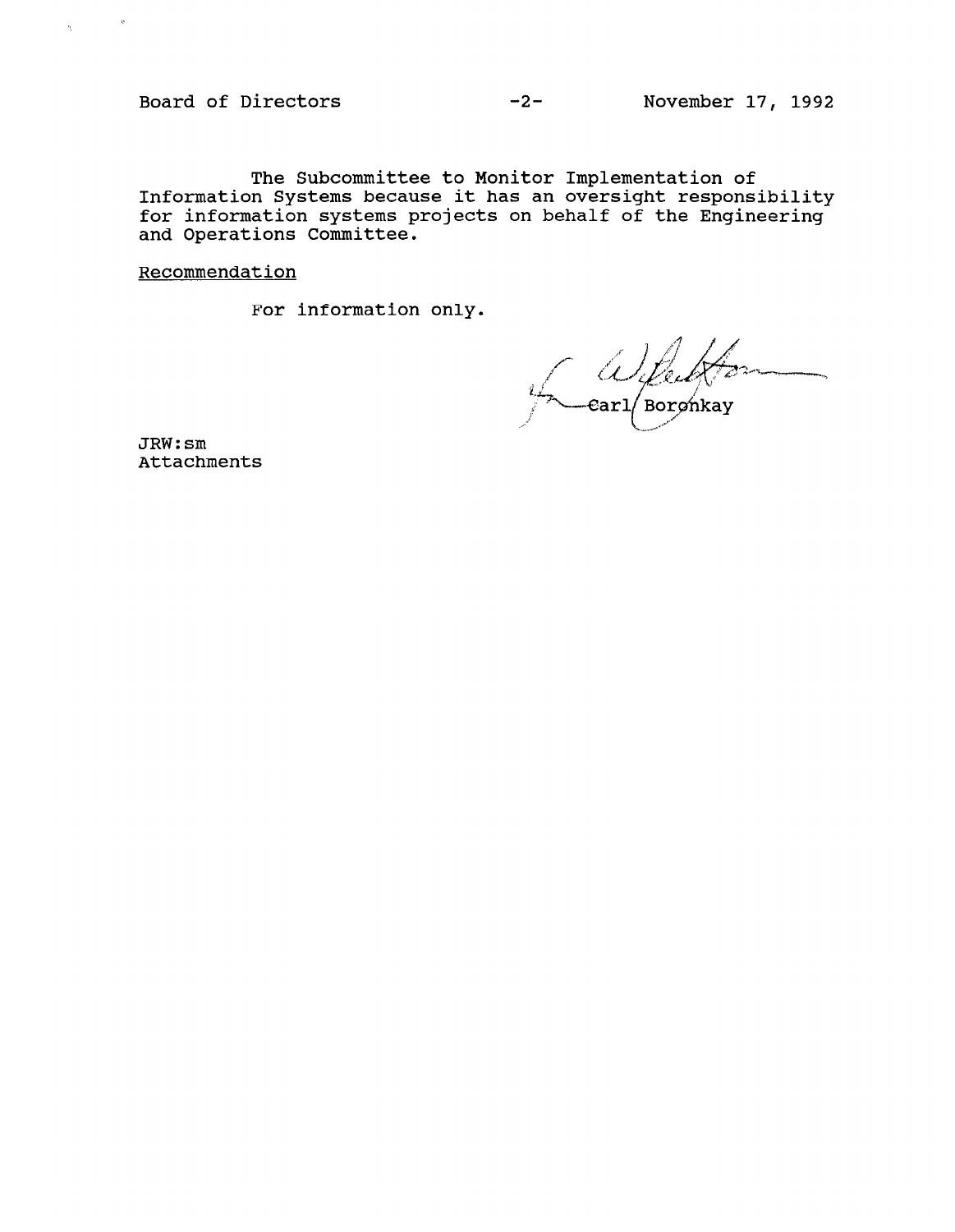#### ATTACHMENT "A"

#### Metropolitan Water District

#### Phase 0 Implementation Status Report

For the Status Period: November 20,1992

#### 1. PROGRESS HIGHLIGHTS IN THIS PERIOD

- Vendor responses received for package selection RFI.
- Enterprise Model completed; draft deliverable under project management's review.
- System Design Deliverable documents under project management's review,
- Technical architecture definition is proceeding, but completion is dependent on Package Selection activity.
- Information Technology Transformation deliverable schedule established.

#### 11. MAJOR MILESTONES

 $\frac{1}{2}$ 

 $\tau_{\rm c}$ 

#### Completed this period:

- Package Selection RFI responses received and reviewed.
- Technical platforms for Package Selection have been reestablished.

#### In Progress:

#### ACTIVITY 1 - Information Technoloev Transformation:

Deliverables under project management review.

#### ACTIVITY 2 - Architecture:

Enterprise Model draft deliverable under project management review. Draft technical architecture being reviewed for application impacts. Package selection activity effects are being integrated into the technical architecture.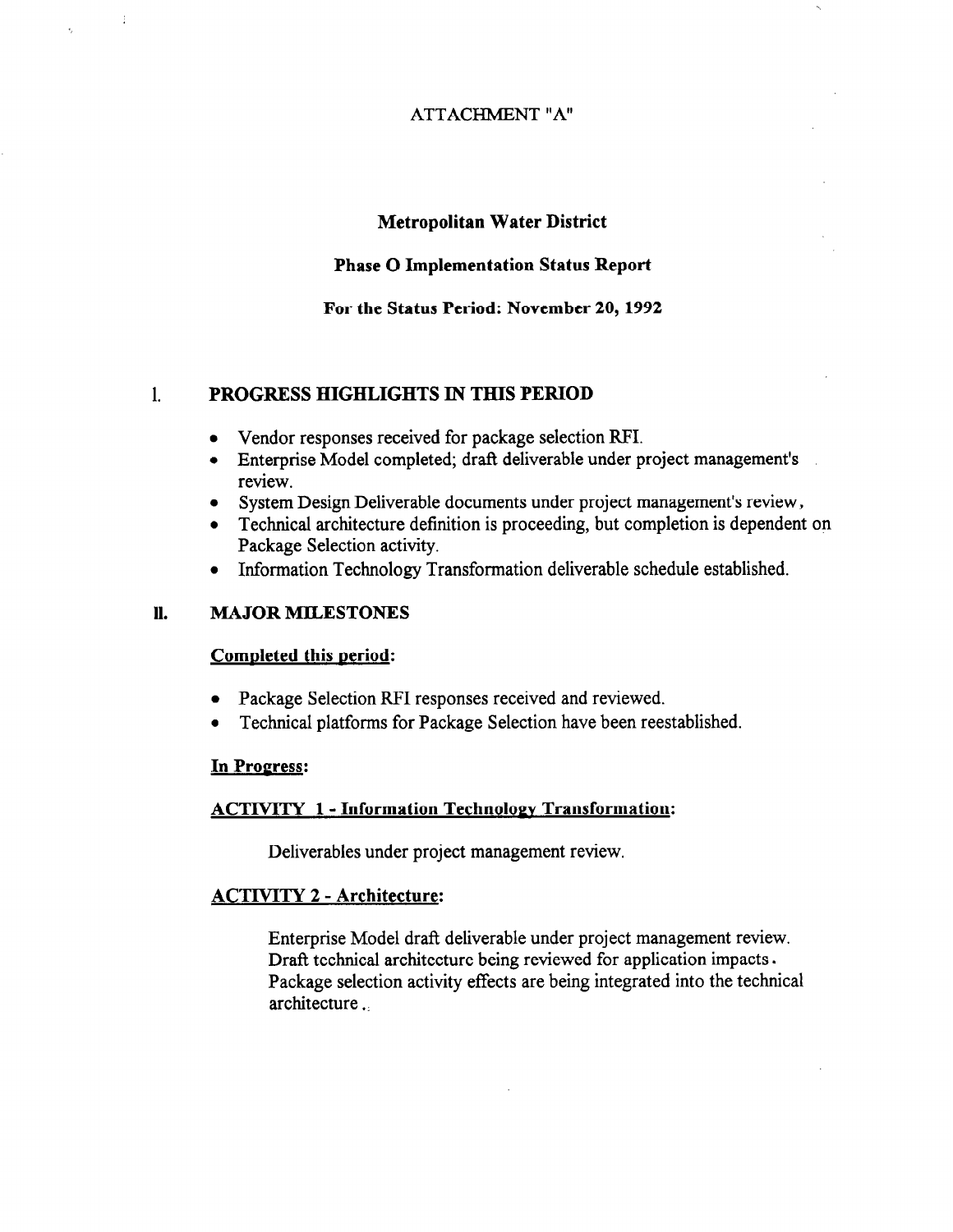#### **ACTIVITY 3 - Business Area Requirements**

Package Selection RFP developed

Package selection process refined and schedule changes assessed.

#### Svstems Develonment Life Cvcle

SDLC Implementation plan presented to Steering Committee for comment and approval

#### Goals for next period:

- Information Technology Transformation team will complete its report.
- System Design deliverable will be completed.
- Package Selection RFP will be issued.
- Acceptance of the Enterprise Model deliverable.
- Begin SDLC Training in ISD.

#### 111 ISSUES AND ACTION ITEMS

The original process for selection of software packages was primarily a contractor responsibility. The process has been significantly altered to increase District participation and direction. The results of the package selection RF1 have also altered the previously defined process. These changes have lengthened the schedule. This change is expected to have the positive effect of increasing acceptance of the Package Selection result. Greater acceptance will enhance the likelihood of successful package implementation.

Key dates in the revised schedule include:

| Package Selection RFP Release      | 11/30/92 |
|------------------------------------|----------|
| <b>RFP Bidder's Conference</b>     | 12/11/92 |
| <b>RFP Responses Due</b>           | 01/04/93 |
| Finalists Package Vendors selected | 01/20/93 |
| Package recommendation             | 02/24/93 |

Completion of the Technical Architecture Activity is now dependent upon decisions to be made following the RFP process. The completion of the Phase One Implementation Plan will also be extended by the changes in the software package selection activity.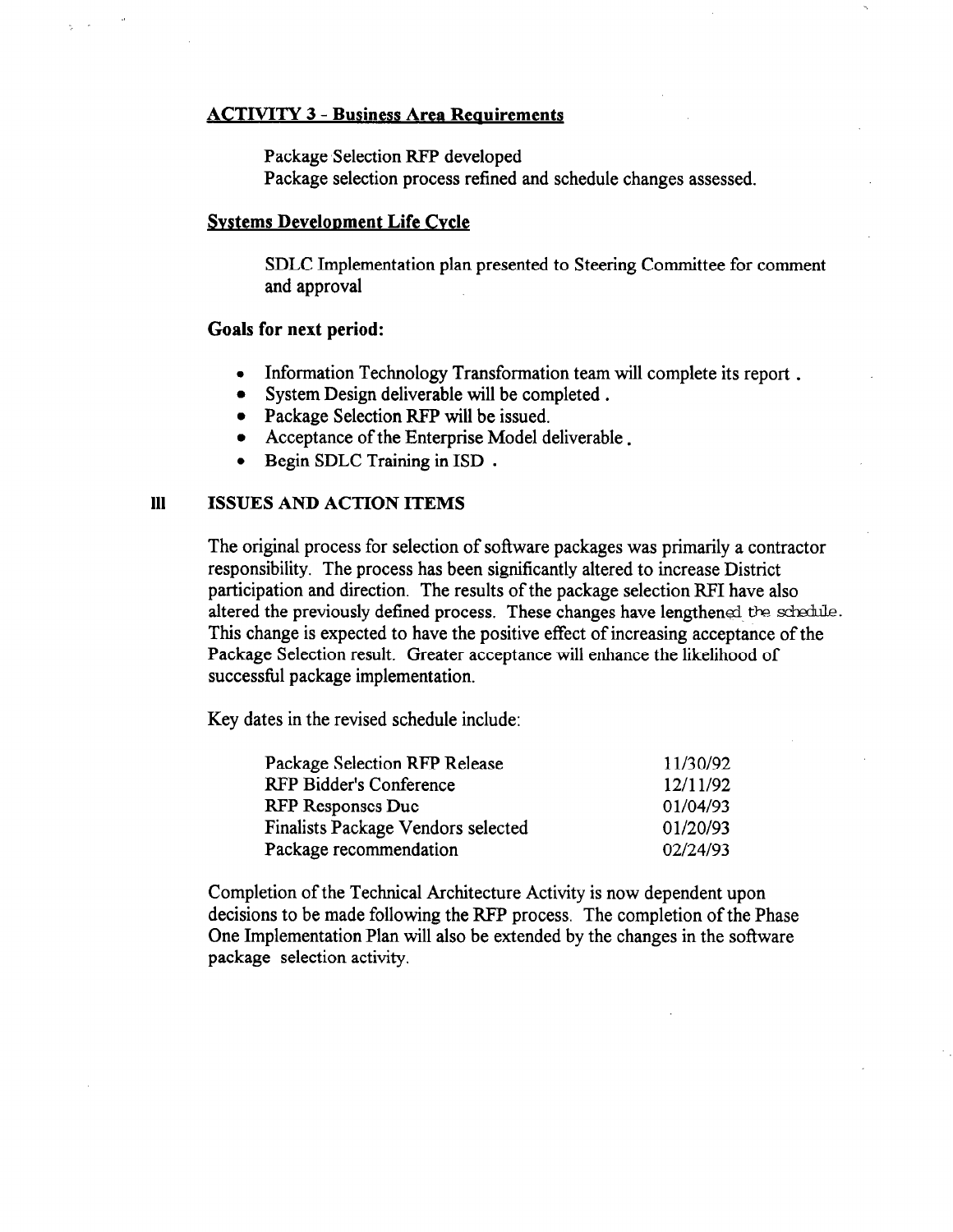### PHASE ZERO PROJECT GLOSSARY

Enterprise Model In this activity, the Steering Committee developed a senior management view of the priorities for application development. The committee also defined responsibilities for ISD and other divisions in the Application Development process.

#### Information Technologv

{IT) Transformation Recommendations developed by the consultant in the areas of

- Application development standards
- Project organization and management
- $\bullet$  Benefits assessment and costing methods for applications
- Roles and responsibilities of ISD and divisions in Application Development

Architecture Architecture has two components:

- Development of a model of the District's business functions and the information required to perform those functions. This model's primary use is to determine application boundaries and  $\frac{1}{2}$  information flows that is to determine application to underly and  $\frac{1}{4}$
- <sup>l</sup>Recommendations for hardware and software to support the Recommendations for naruware and software to support the business application (e.g., personal communications network design, etc.).
- Business Area <u>Dusiness Are</u> This activity has two phases:
	- Gathering specific requirements for applications. For example, how do we want our General Ledger account structure to look, what kind of matching criteria do we want in Accounts Payable.
	- Selecting application packages from software vendors to meet the requirements. We will do this by canvassing the market with an RFI and then using an RFP to a limited number of vendors.

| Phase One                  |                                                               |
|----------------------------|---------------------------------------------------------------|
| <b>Implementation Plan</b> | A road map for implementation of the application packages. It |
|                            | would include recommendations for all resources, including    |
|                            | outside services, hardware and software to support the        |
|                            | application.                                                  |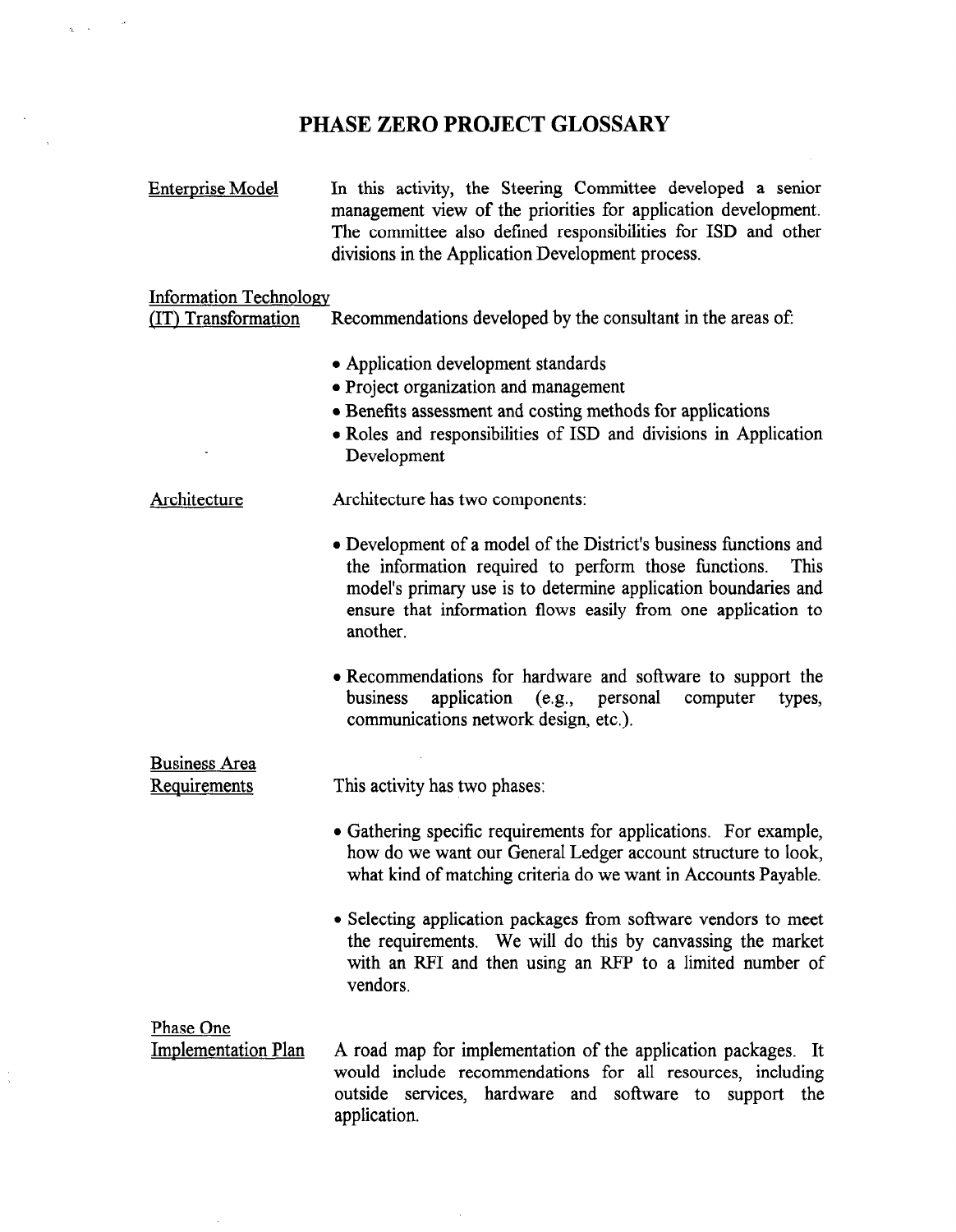# INFORMATION SYSTEMS STRATEGIC PLAN - PHASE 0

 $\frac{1}{\sigma_1} \left( \frac{1}{\sigma_1} \right) \frac{1}{\sigma_2} \left( \frac{1}{\sigma_1} \right) = \frac{\sigma^2}{\sigma^2}$ 

## EXPENDITURE REPORT November 20,1992

|                               |                          | <b>Project</b>          |
|-------------------------------|--------------------------|-------------------------|
| Item                          | Plan                     | <b>Reported to Date</b> |
| Labor                         | \$446,860                | \$294,754               |
| Equipment                     | 73,800                   | 65,419                  |
| Software Purchased            | 141,862                  | 76,185                  |
| <b>Professional Services:</b> |                          |                         |
| <b>IBM</b>                    | 3,380,000                | 3,008,818               |
| Deloitte & Touche             | 581,000                  | 195,183                 |
| Gilbreath & Horning           | 330,000                  | 269,467                 |
| 0 & M                         | 184,000                  | 155,882                 |
| <b>Totals</b>                 | $\overline{\$5,137,522}$ | \$4,065,709             |